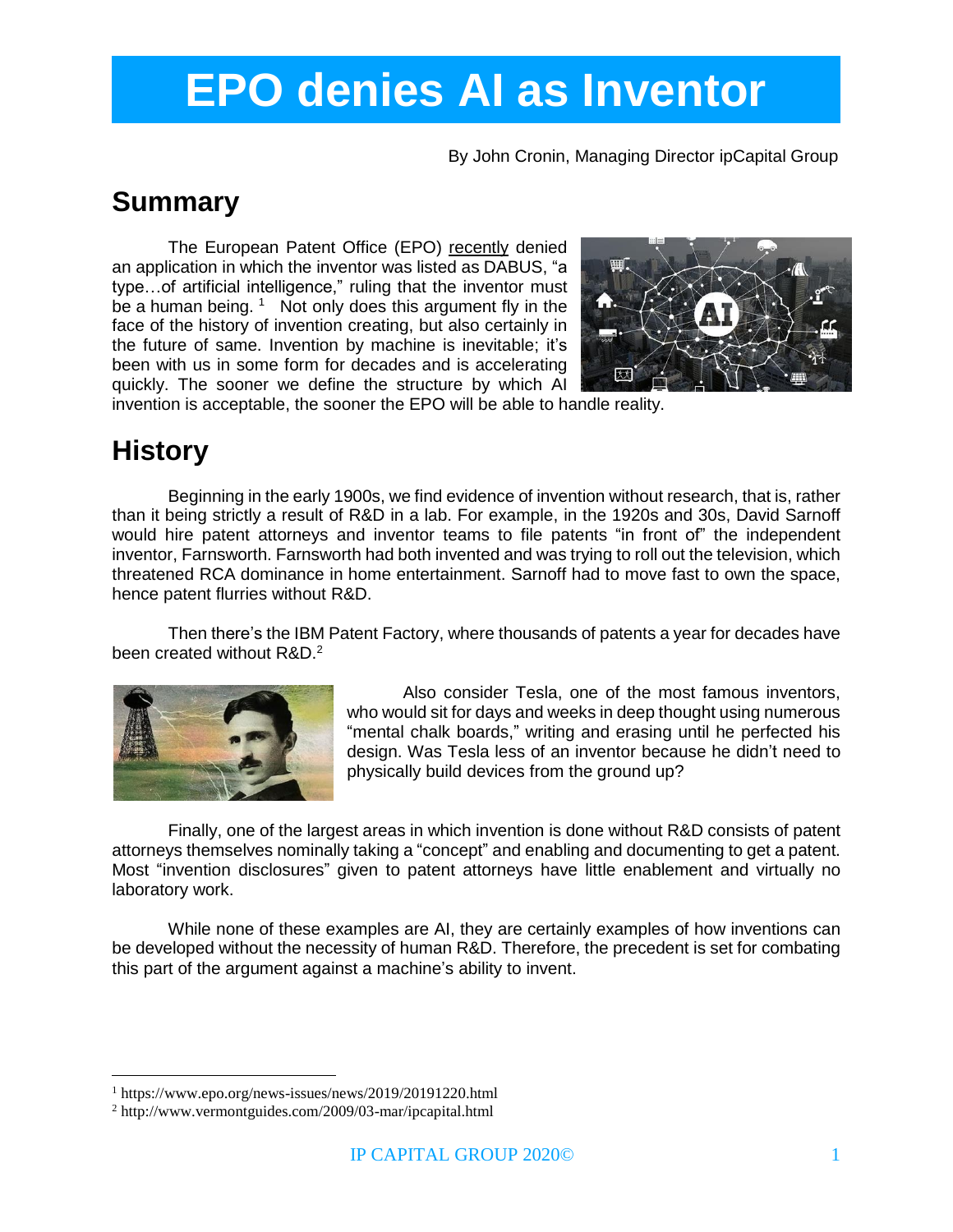# **EPO denies AI as Inventor**

#### **The Present**

Invention on Demand® (IoD) <sup>3</sup>was introduced by ipCapital Group (ipCG) in 1998, and consists of expert facilitators working with teams of people in companies who, with the use of creativity tools, create novel starting points to enhance rapid enablement. In short, IoD combines humans with myriad search, ideation tools, and other applications to create and refine ideas. After hundreds and hundreds of these sessions over the years, few inventions went through the laboratory before filing, but many did lead to real products.

At that time, software wasn't advanced enough to automate IoD, but we're seeing much of the work in those sessions moving online with creativity tools, enablement capture, and instant prior art searches conducted with software that contains a mixture of robotic process automation (RPA) and AI. In current IoD sessions, these tools are called up by facilitators rapidly typing to initiate, narrow, and guide the tools, but we're experiencing a transition to augment and eventually replace facilitators with a virtual facilitator available via a mobile platform.

We call this virtual facilitator Opus<sup>4</sup>, and we're now in the process of rolling it out in our practice. Developed by Bright [Marbles,](https://www.brightmarbles.com/) Opus will augment, extend, and eventually supplant the human facilitators of IoD sessions. In the U.S., an inventor is the one with "intellectual domination" that is in charge of the inventive process, and not merely one who assists in its reduction to practice. Given the collaboration capabilities of tools



like Opus, it will become increasingly hard to delineate the one with "intellectual domination."

## **Where Does This Leave Us?**

Now, in 2020, more than 100 years since the need for R&D began to retreat from the invention process, and with developments in AI, search, and documentation further marginalizing the need for human involvement, must the inventor still be human?

One may go a bit deeper into this definition of an inventor. First, the dictionary describes an inventor as a person<sup>5</sup>; maybe that is how the patent system got its start. This was not at all unreasonable *for the time*.

"a person who invented a particular process or device or who invents things as an occupation"

 $\overline{a}$ 

<sup>3</sup> http://www.ipcg.com/?file=services

<sup>4</sup> https://www.brightmarbles.com/

<sup>5</sup>

https://www.bing.com/search?q=inventor+definition&form=EDGTCT&qs=DA&cvid=1e34e88c92814254a4bdc781 d6685db5&refig=7e8a0b67c90e4b138857e0c5853ad283&cc=US&setlang=en-US&plvar=0